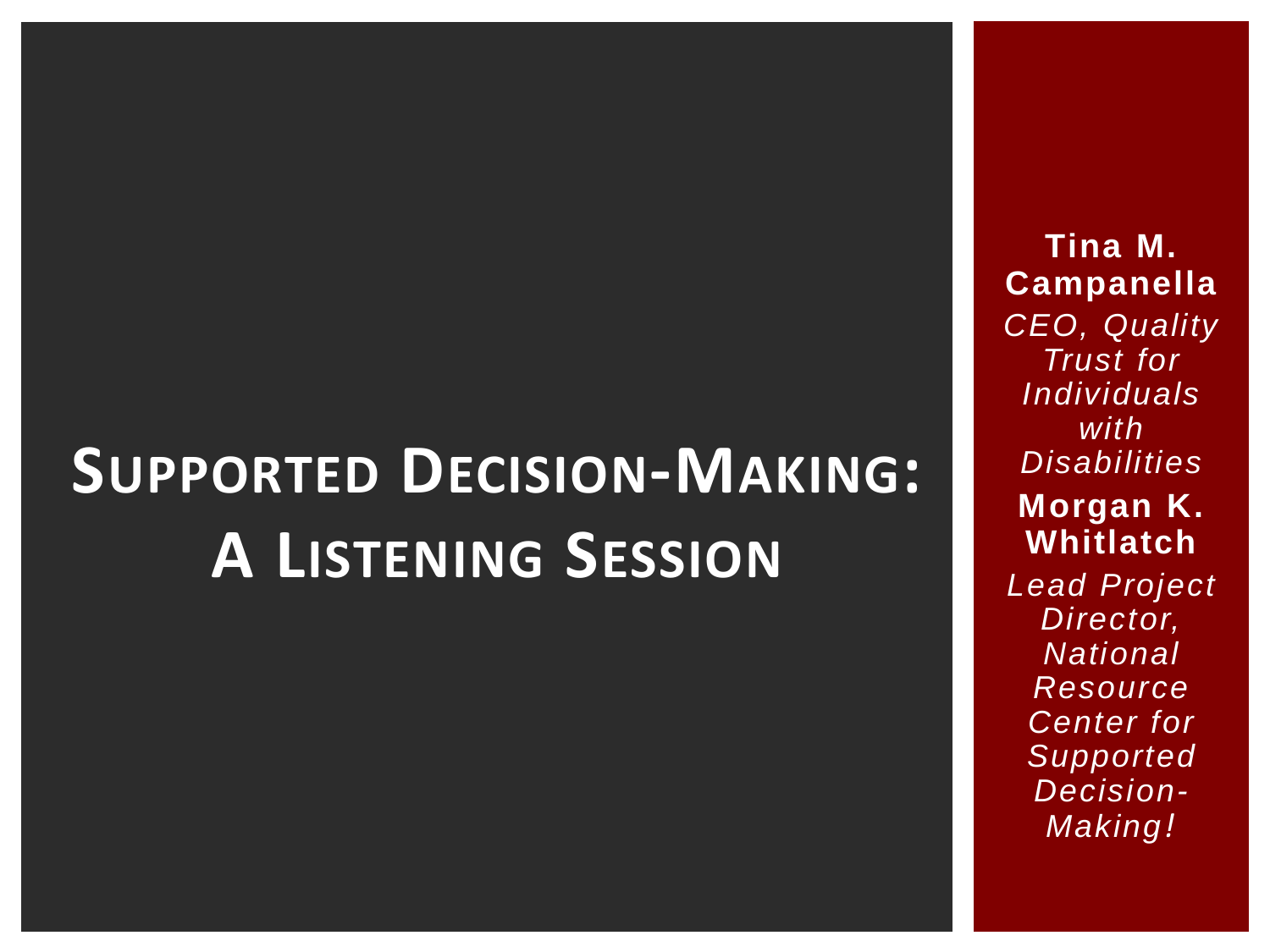#### **NATIONAL RESOURCE CENTER ON SUPPORTED DECISION MAKING**

- Funded in 2014 by the **Administration on Community Living** and led by **Quality Trust**
- Focused on **Research, Training and Information Sharing** about Supported Decision Making (SDM)
- Addressing the issues **of older people and people with disabilities**
- **Linking** development efforts throughout the country
- [www.SupportedDecisionMaking.org](http://www.supporteddecisionmaking.org/)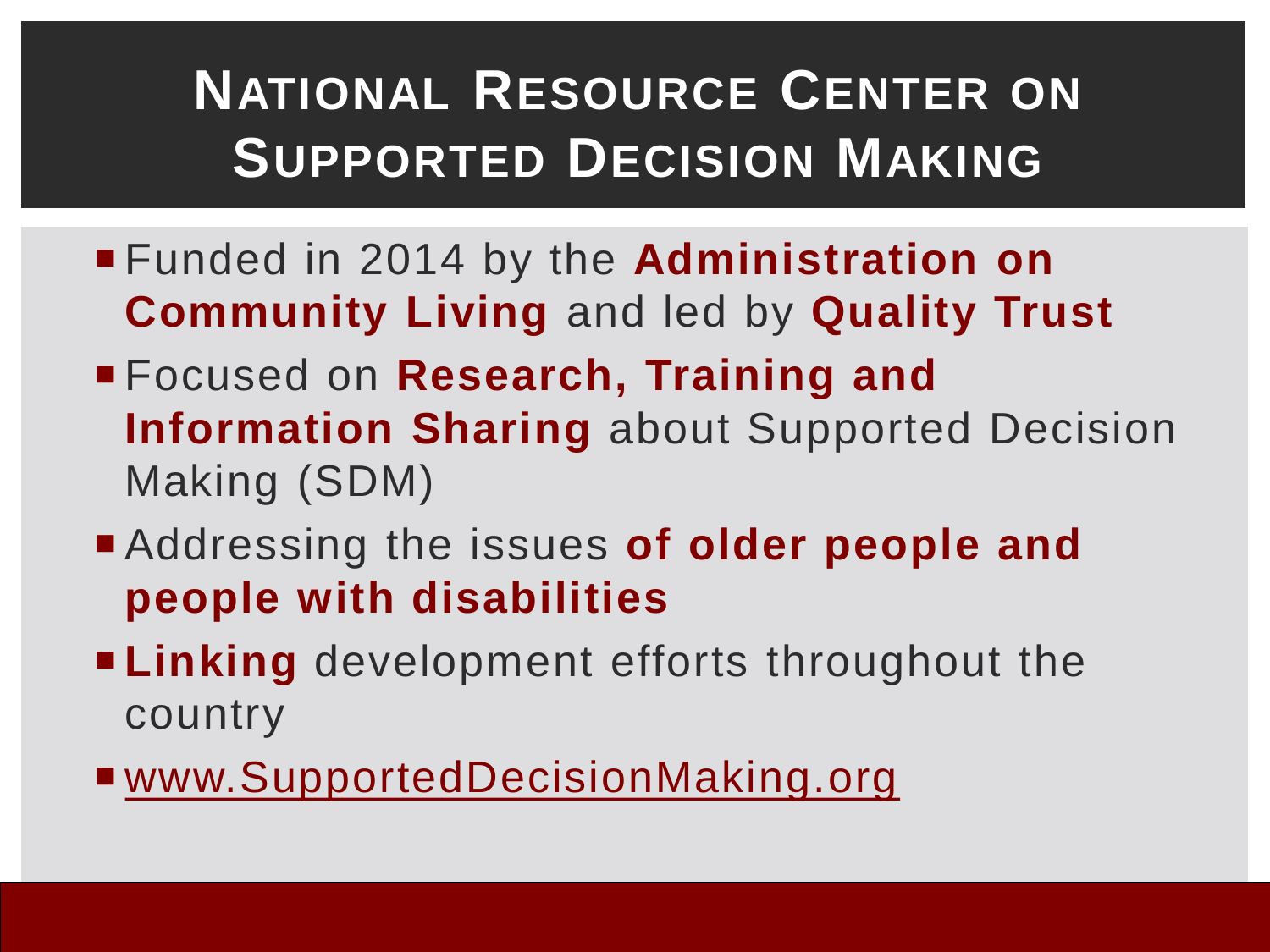

# Let's start with you!!!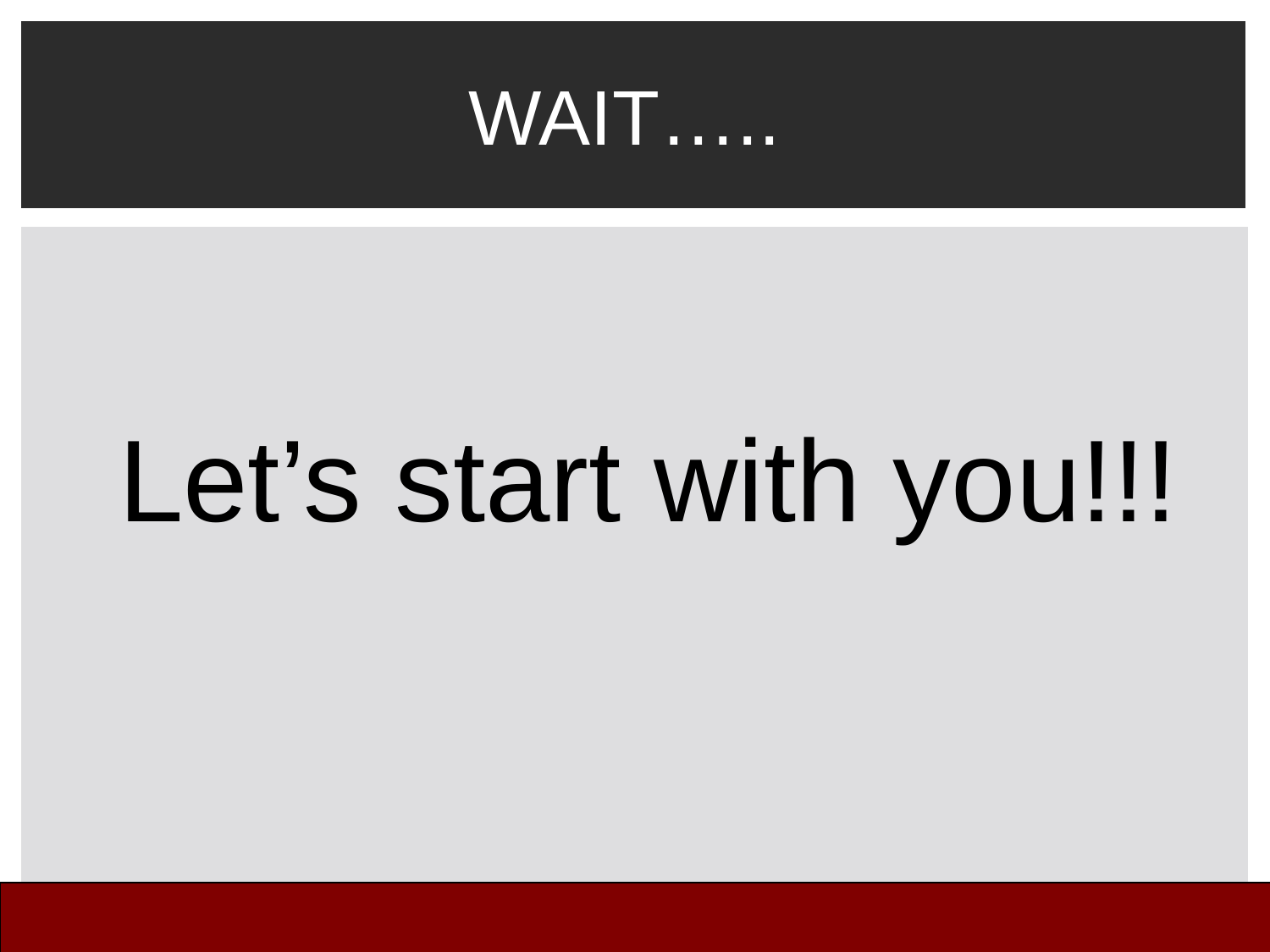#### **GOALS FOR THE PROJECT**

- Build **national consensus** on SDM
- **Change attitudes** regarding decision making and capacity
- **IDENTIFY and develop principles and tools for interdisciplinary support** across the lifespan for with people of varying abilities, challenges and life situations.
- **Increase collaboration** and information sharing for implementing of SDM principles.
- **Bring together training and technical assistance network** promoting practices consistent with SDM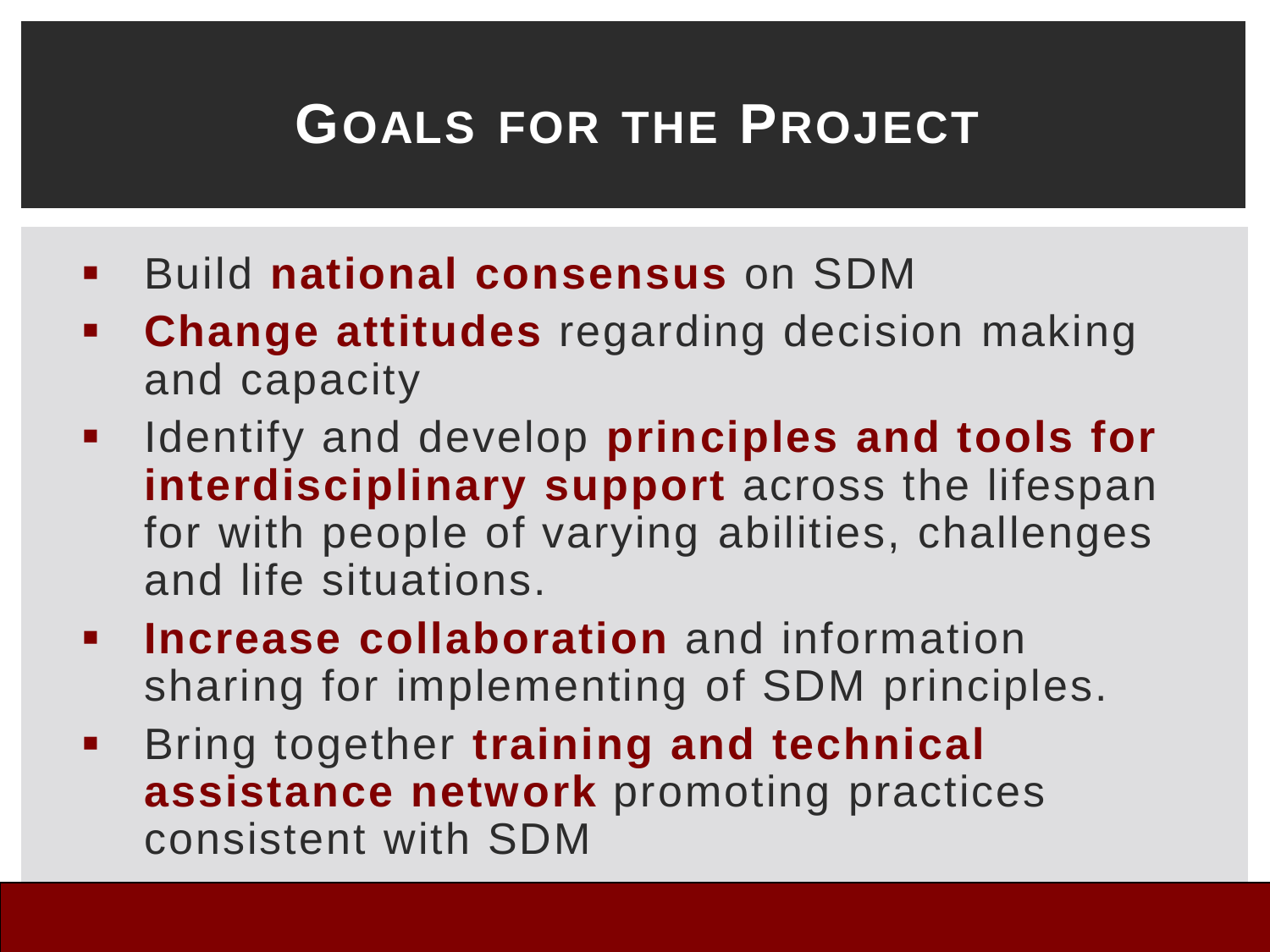### **SUPPORTED DECISION-MAKING**

- ■An approach to assisting people with making life decisions that mirrors how everyone makes decisions.
- ■Giving people the help they need and want to understand the situations and choices they face, so they can make their own decisions.
- Starts with acknowledging that people with disabilities and older adults have the right to make their own decisions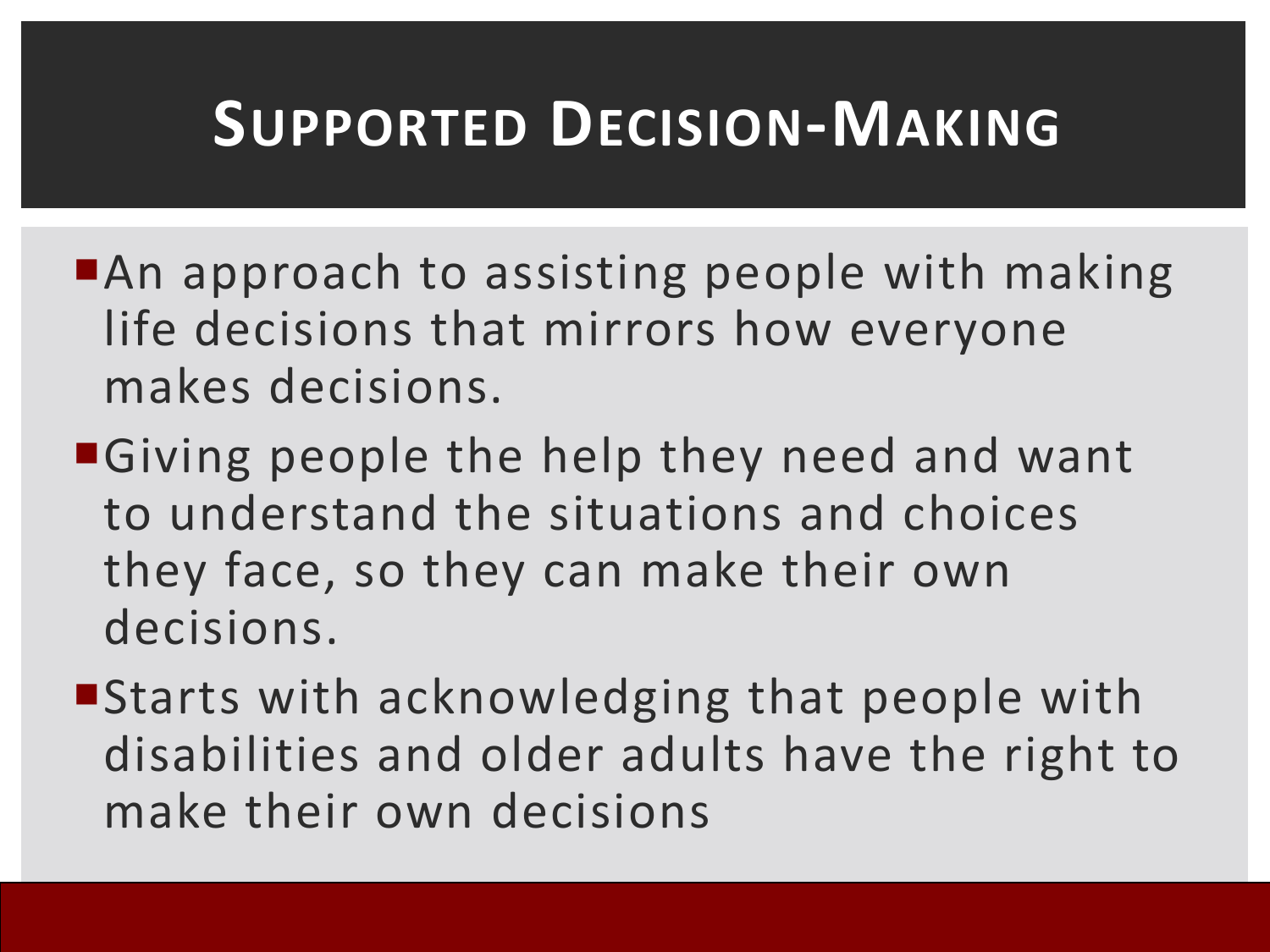### **WHAT'S A LISTENING SESSION?**

- An opportunity to learn from the experience of people in the field
- A way to evaluate what has been accomplished and what still needs work
- ■A strategy for getting input about ways to help more people who are interested to use SDM as a decision-making tool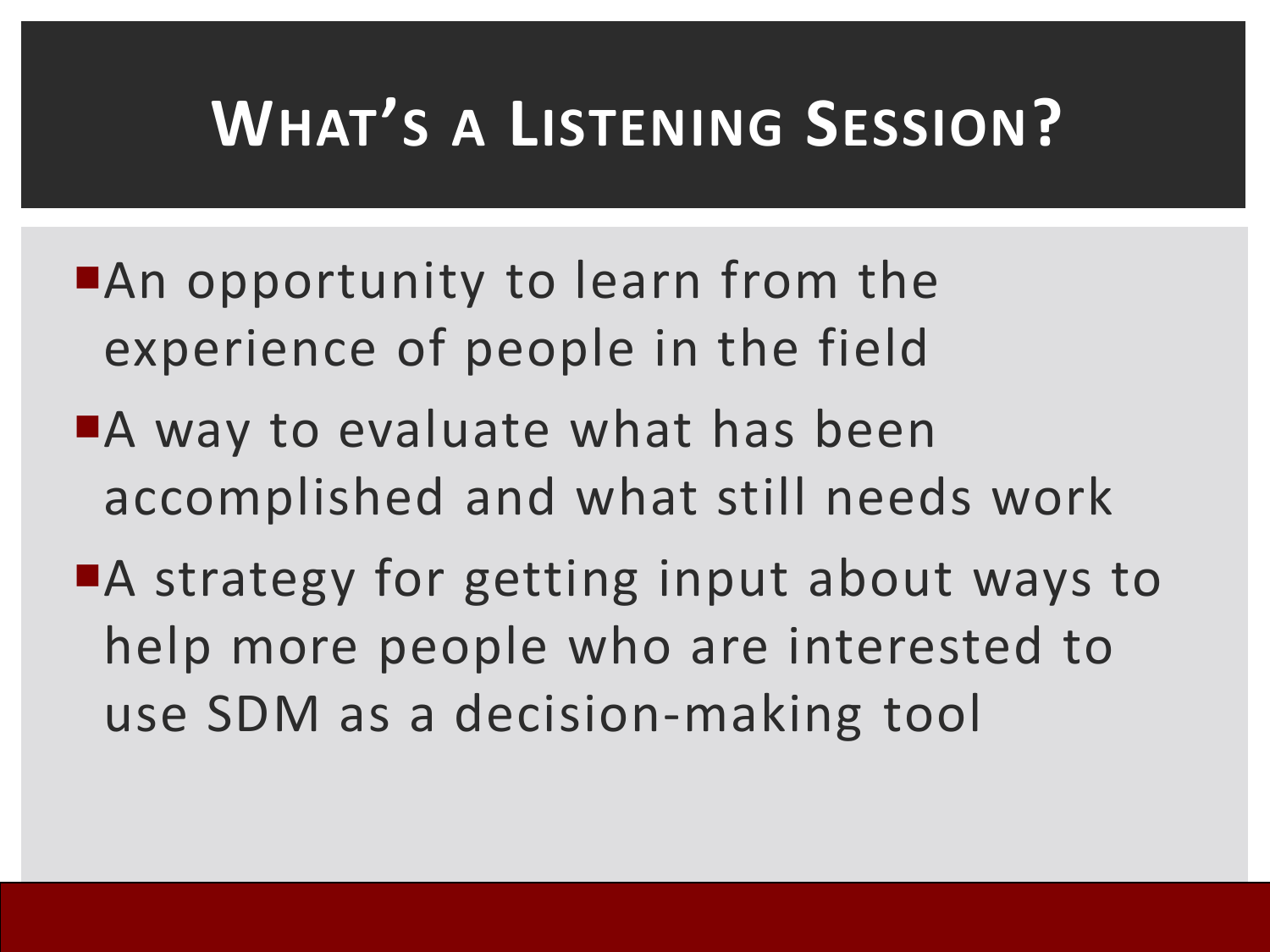### **THE RULES FOR TODAY**

- $\blacksquare$ We are here to listen we can share information – but listening is the primary goal for the session
- There are no wrong answers  $-$  we are asking for your input
- ■All input will be recorded and used
- ■We are grateful for your time and interest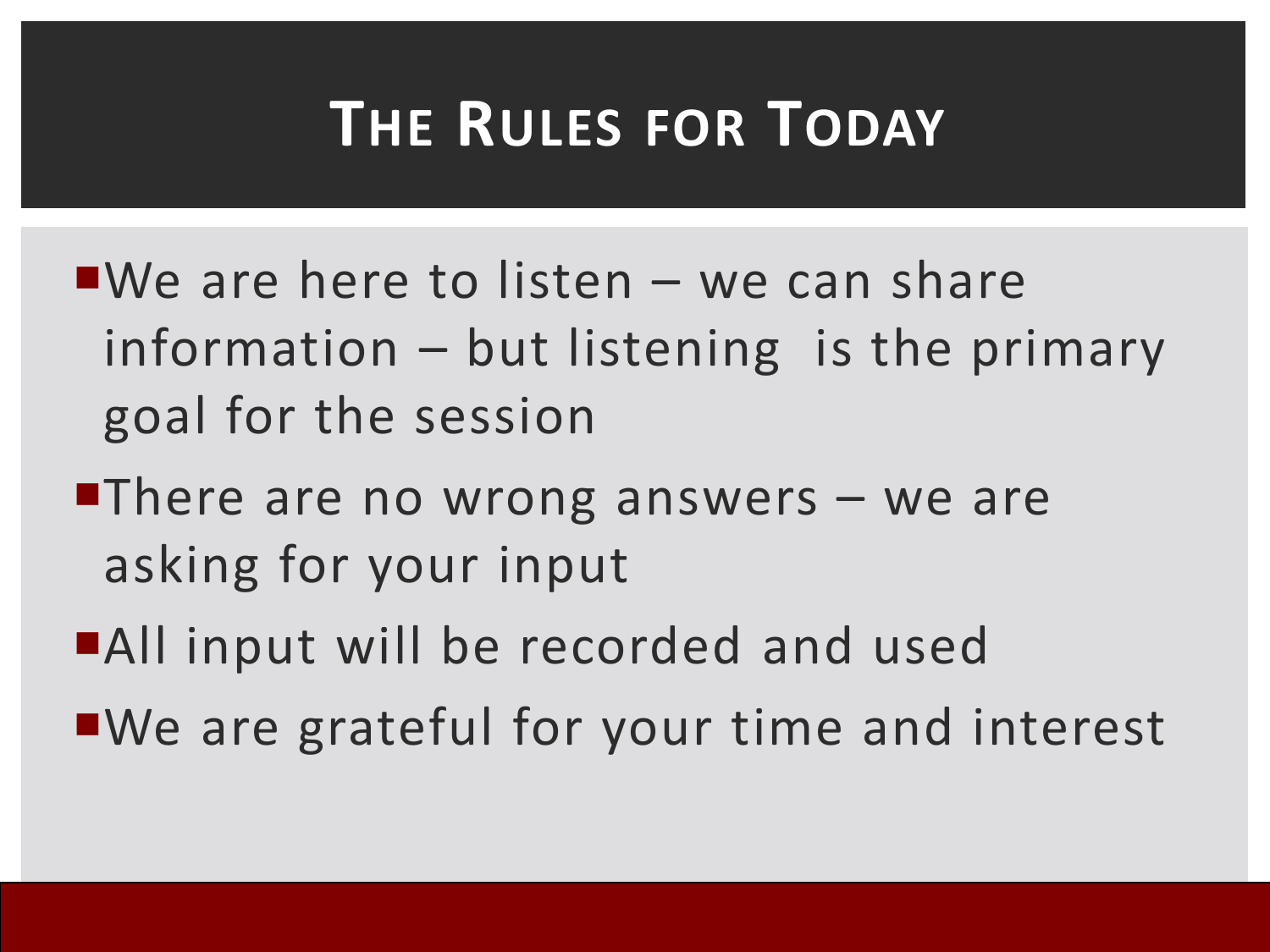

#### **QUESTION ONE:**

# What do you think about using Supported Decision-Making (SDM) in your work?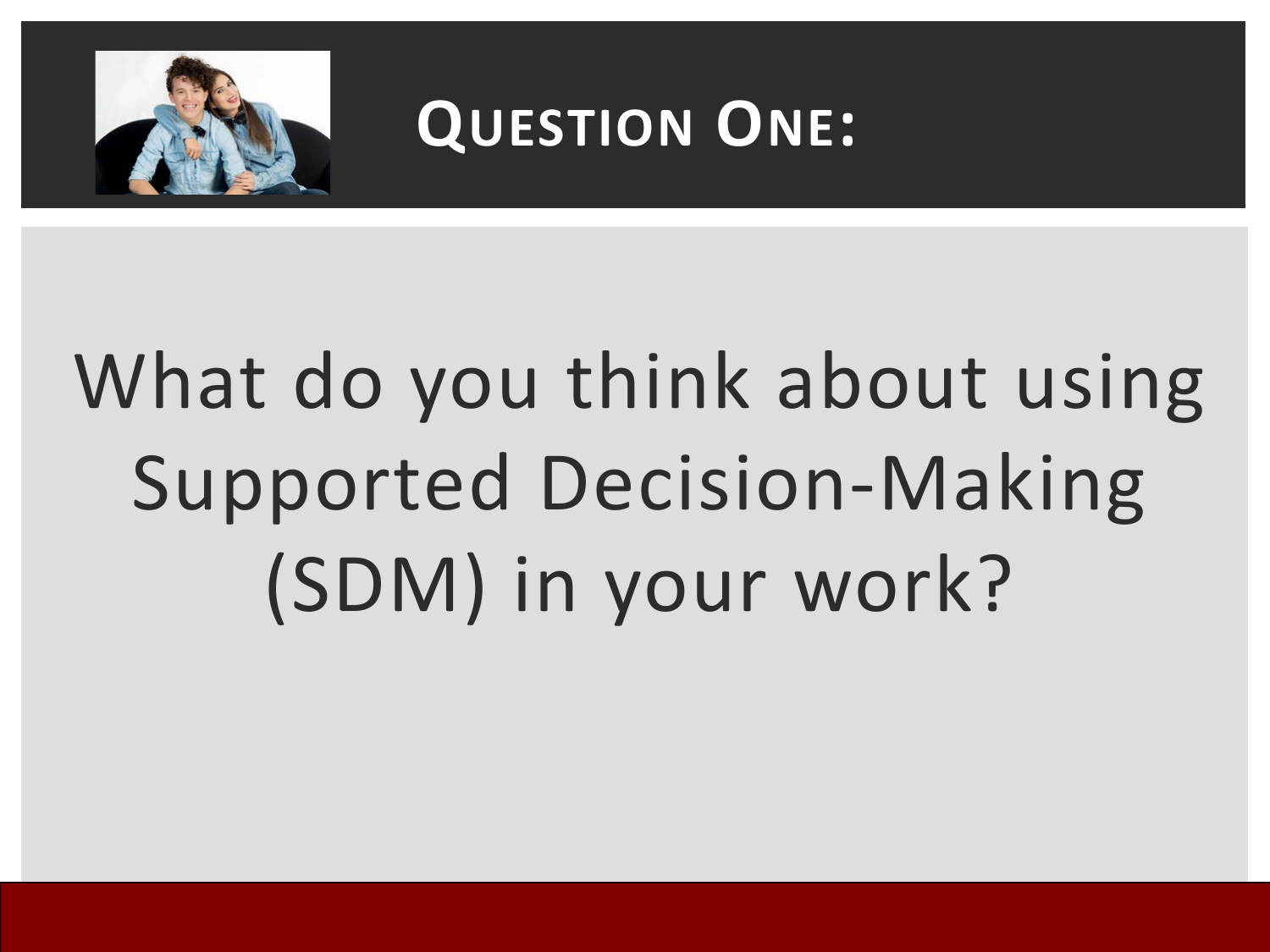



# How has your understanding and/or use of SDM changed over time?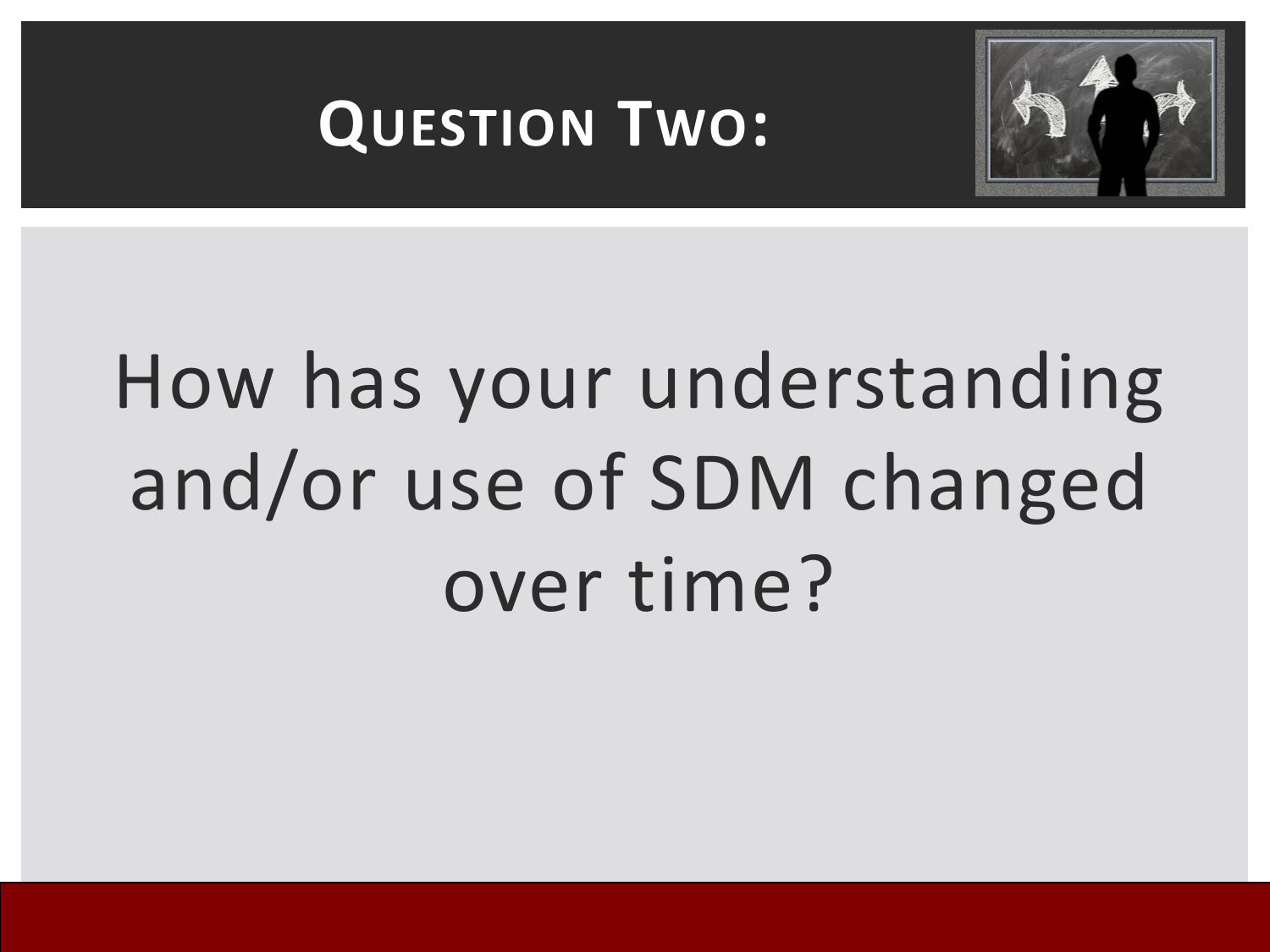

#### **QUESTION THREE:**

# What challenges have you experienced or do you expect to see with using SDM with the people you support?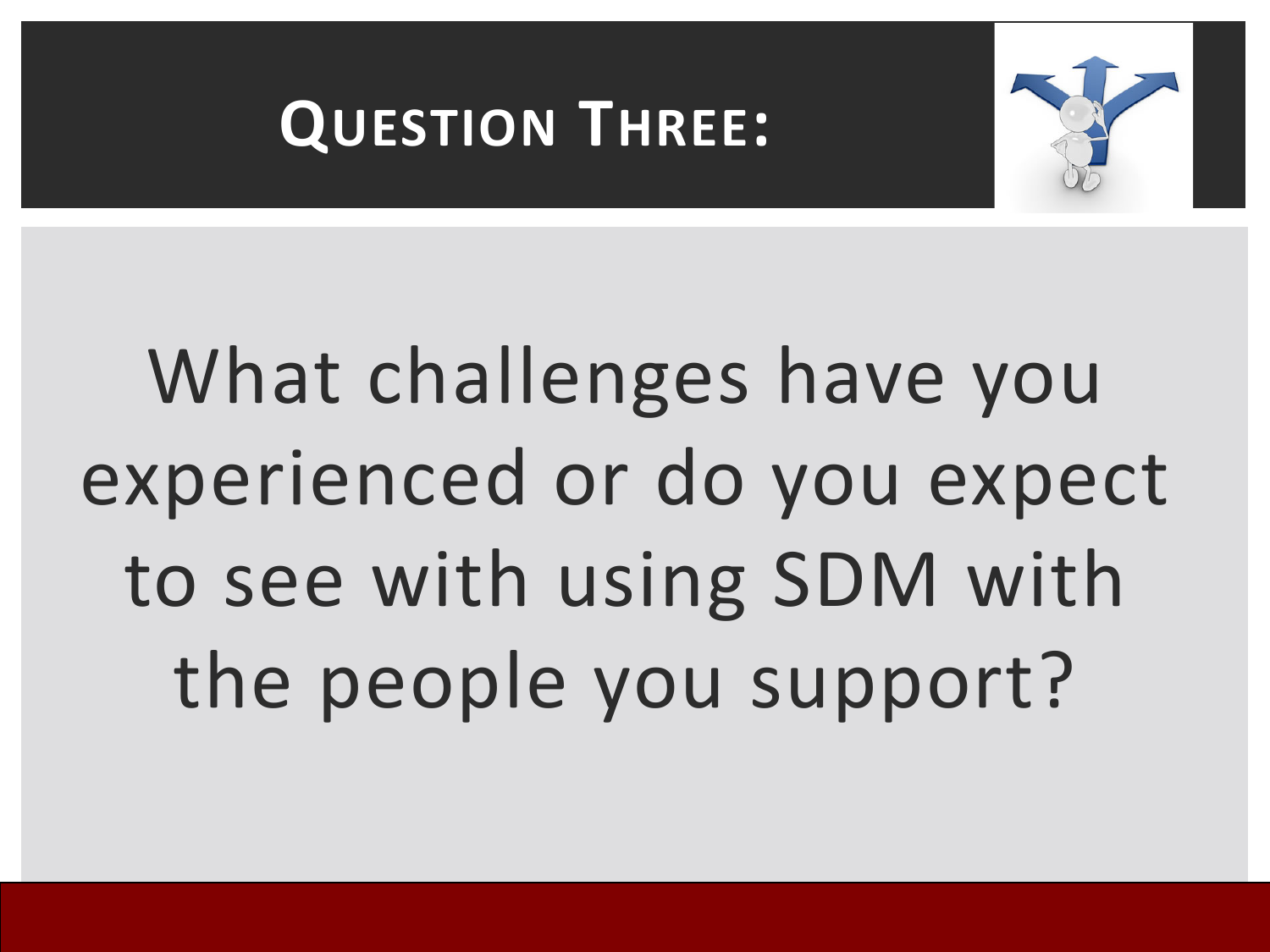

### **QUESTION FOUR:**



# What are the biggest barriers you see to using SDM with the people you support?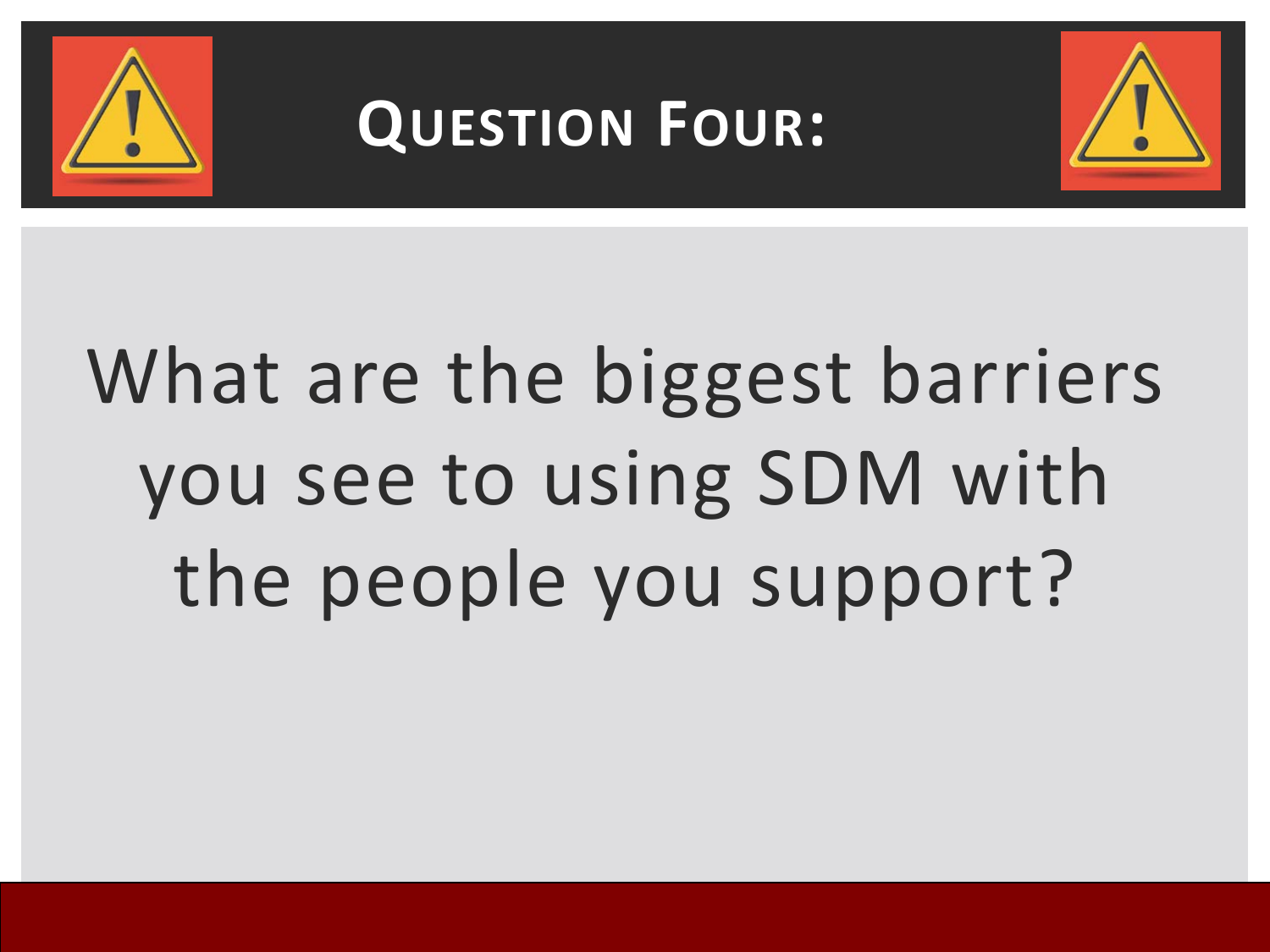

### **QUESTION FIVE:**



# What tools would you like to have to help you use SDM with the people you support?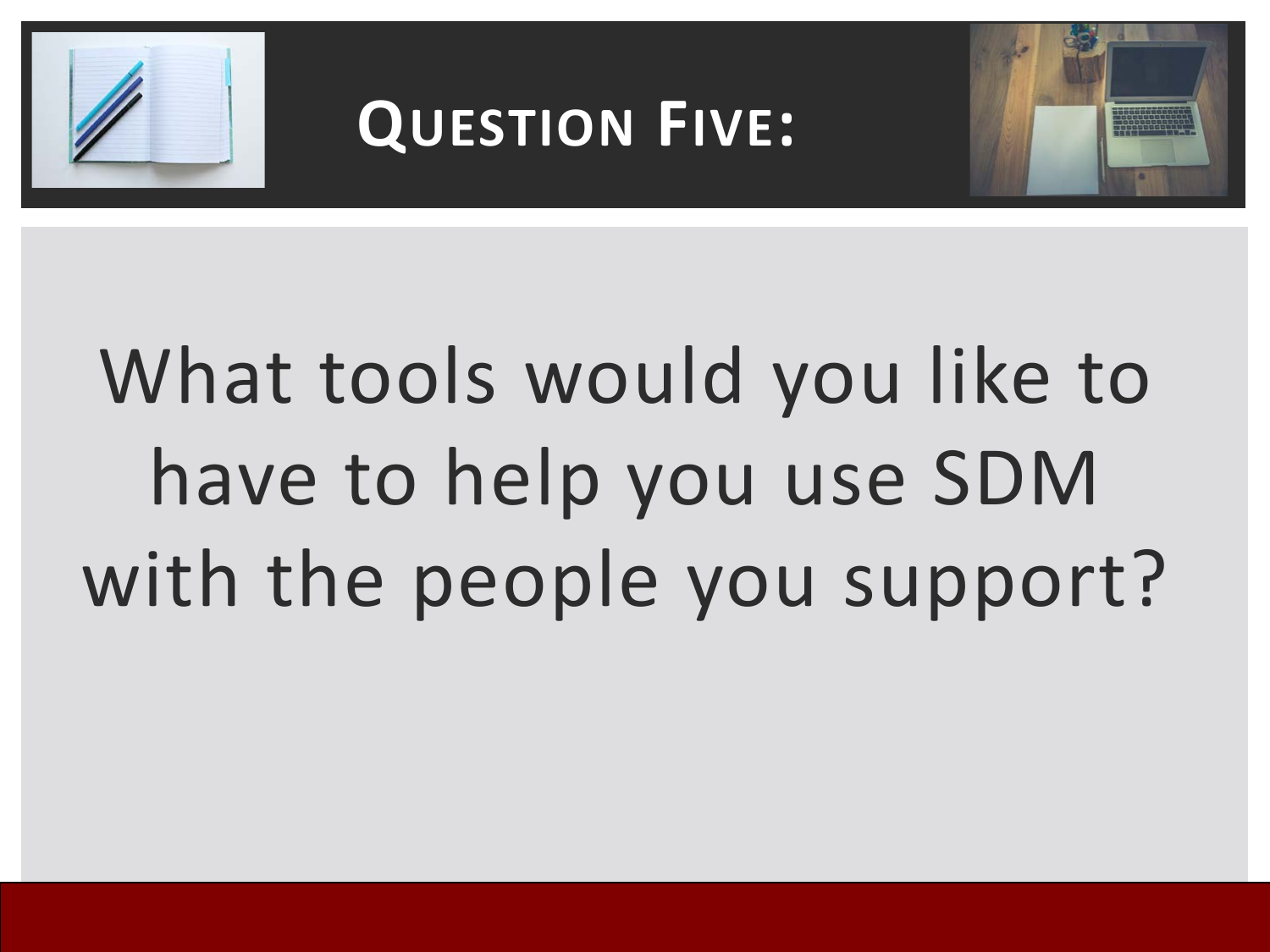#### **IN CLOSING. . .**

 Supported Decision-Making "**solutions also are different for each person**. Some people need one-on-one support and discussion about the issue at hand. For others, a team approach works best. Some people may benefit from situations being explained pictorially. With supported decision-making the **possibilities are endless**."

Administration for Community Living, "Preserving the Right to Self-determination: Supported Decision-Making"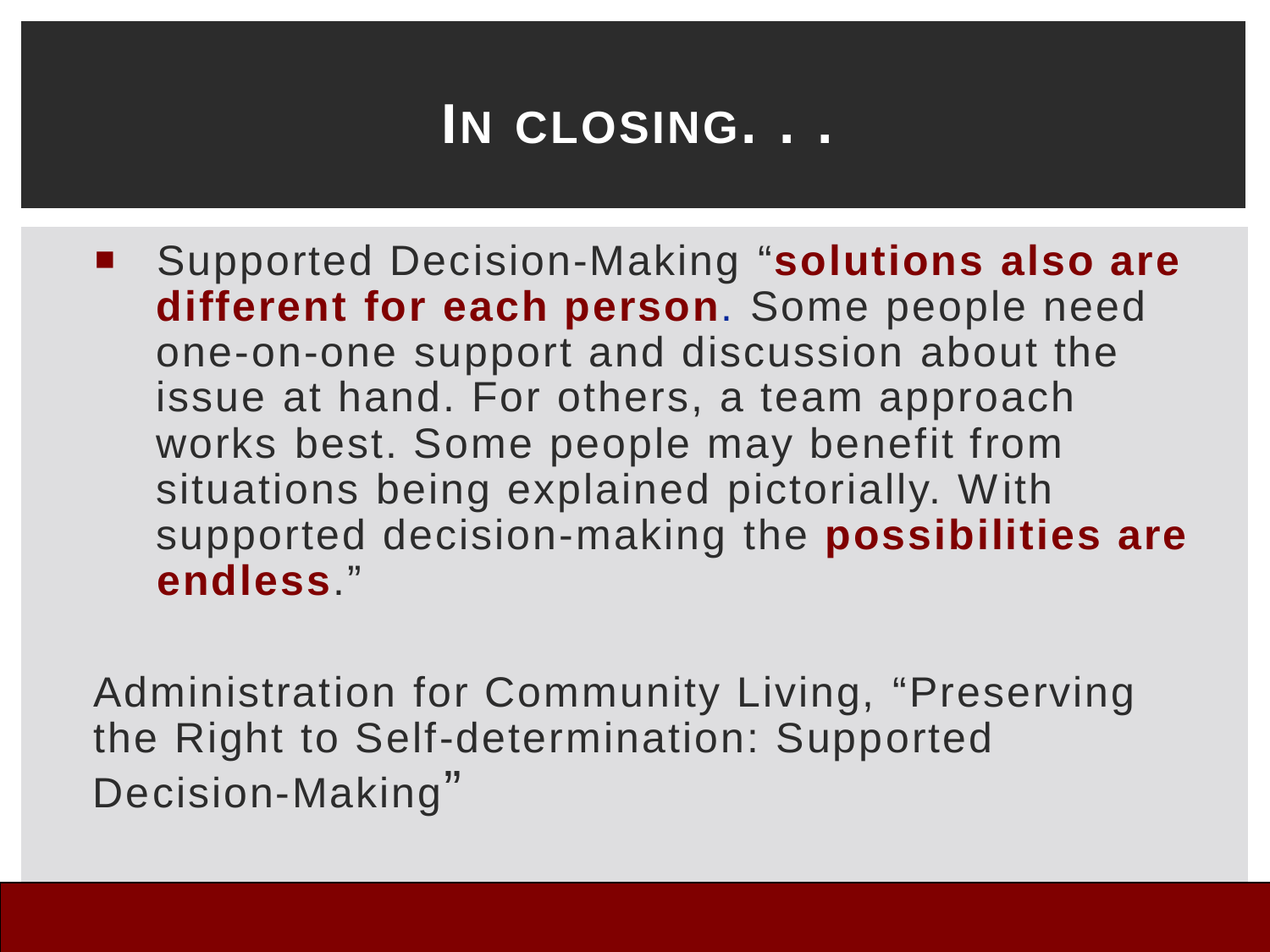### **TOOLS THAT ADVANCE SDM**

- **Effective Communication**
- Informal or Formal Supports
- **Peer Support**
- **Practical Experiences**
- Role Play and Practice
- **Life Coaching**
- **Mediation**

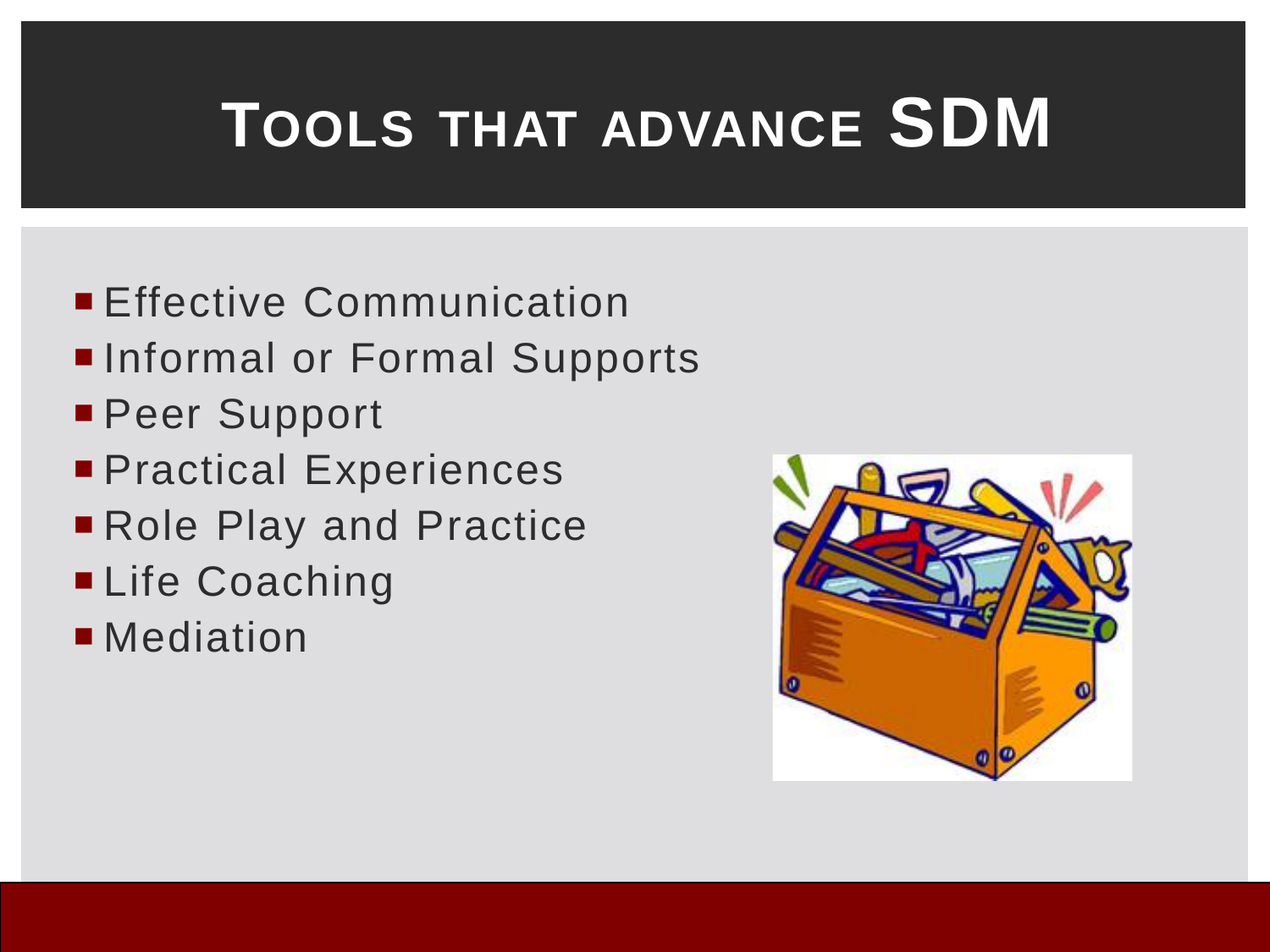## **SDM TOOLS (CONT.)**

- **Written Documents** 
	- Release of Information forms "HIPAA" or "FERPA"
	- Other Written Plans
- ■Written Agreements
	- Model Forms: http://supporteddecisionmaking.org/node/390
- Supported Decision-Making Guides
	- http://supporteddecisionmaking.org/legal- resource/supported-decision-making-brainstorming-guide
	- http://www.supporteddecisionmaking.org/ sites/default/files/Supported-Decision-Making-Teams-<br>Setting-the-Wheels-in-Motion.pdf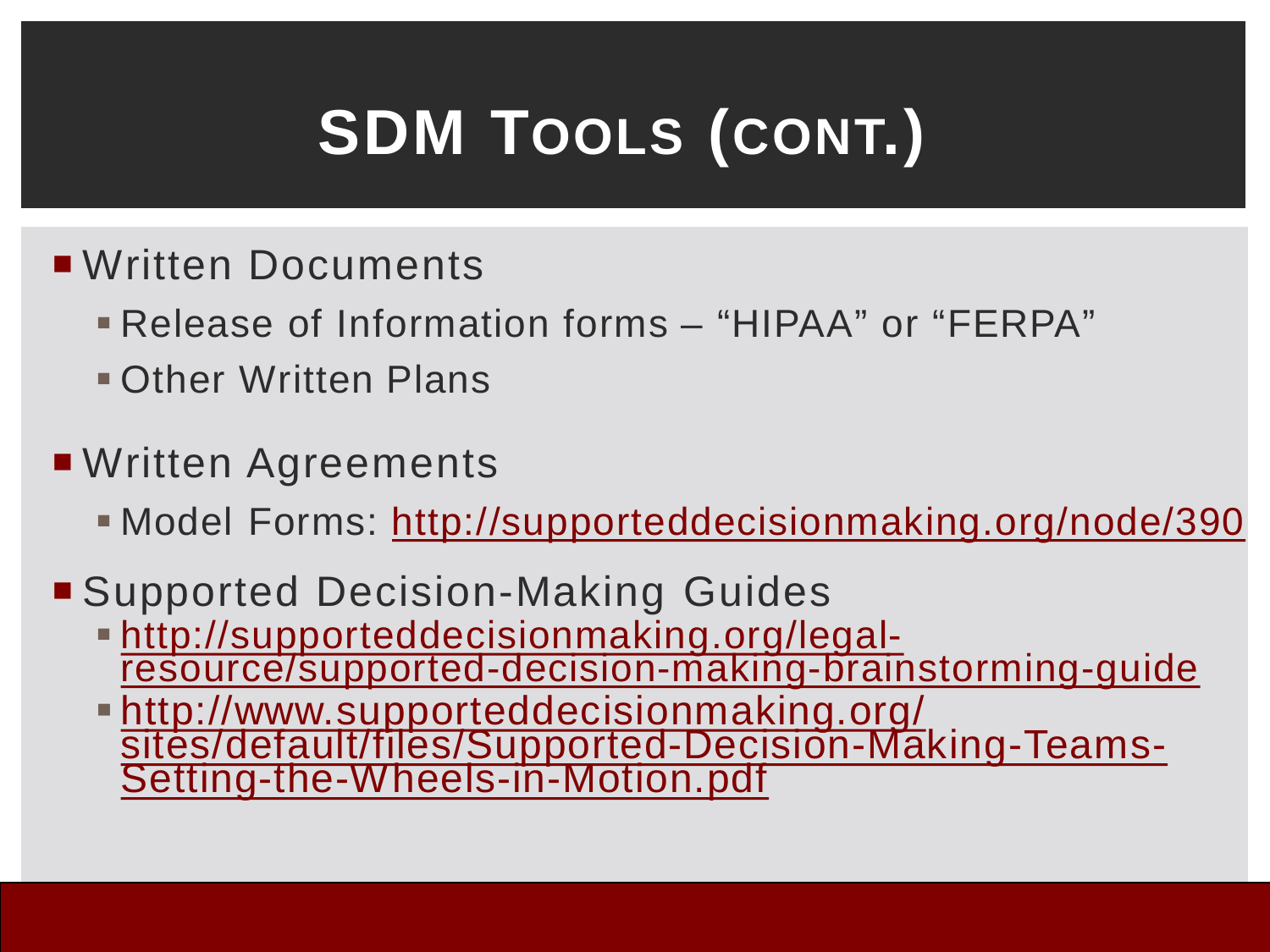#### **THINGS TO REMEMBER….**

- ■One strategy won't fit all situations
- Decision-making requires learning and adaptation throughout life
- We all need support sometimes
- **The right to make choices is a fundamental** human right!!!!

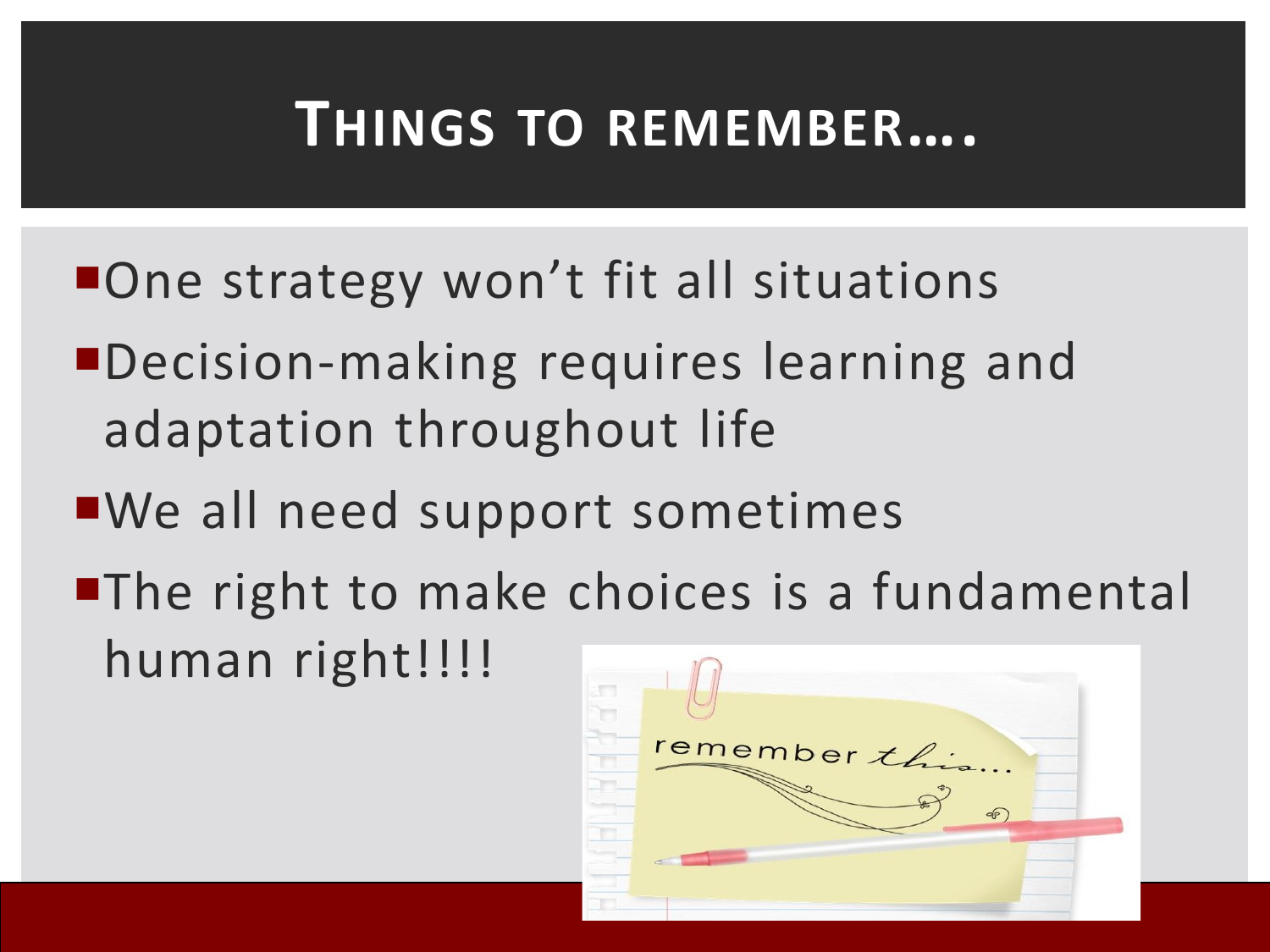#### **JOIN THE CONVERSATION**

**National Resource Center for Supported Decision- Making** www.SupportedDecisionMaking.org 202-448-1448

**Quality Trust for Individuals with Disabilities** www.DCQualityTrust.Org

**Tina M. Campanella** [TCampanella@DCQualityTrust.org](mailto:TCampanella@DCQualityTrust.org)

**Morgan K. Whitlatch** MWhitlatch@DCQualityTrust.org \*Licensed to Practice Law in D.C. and Maryland